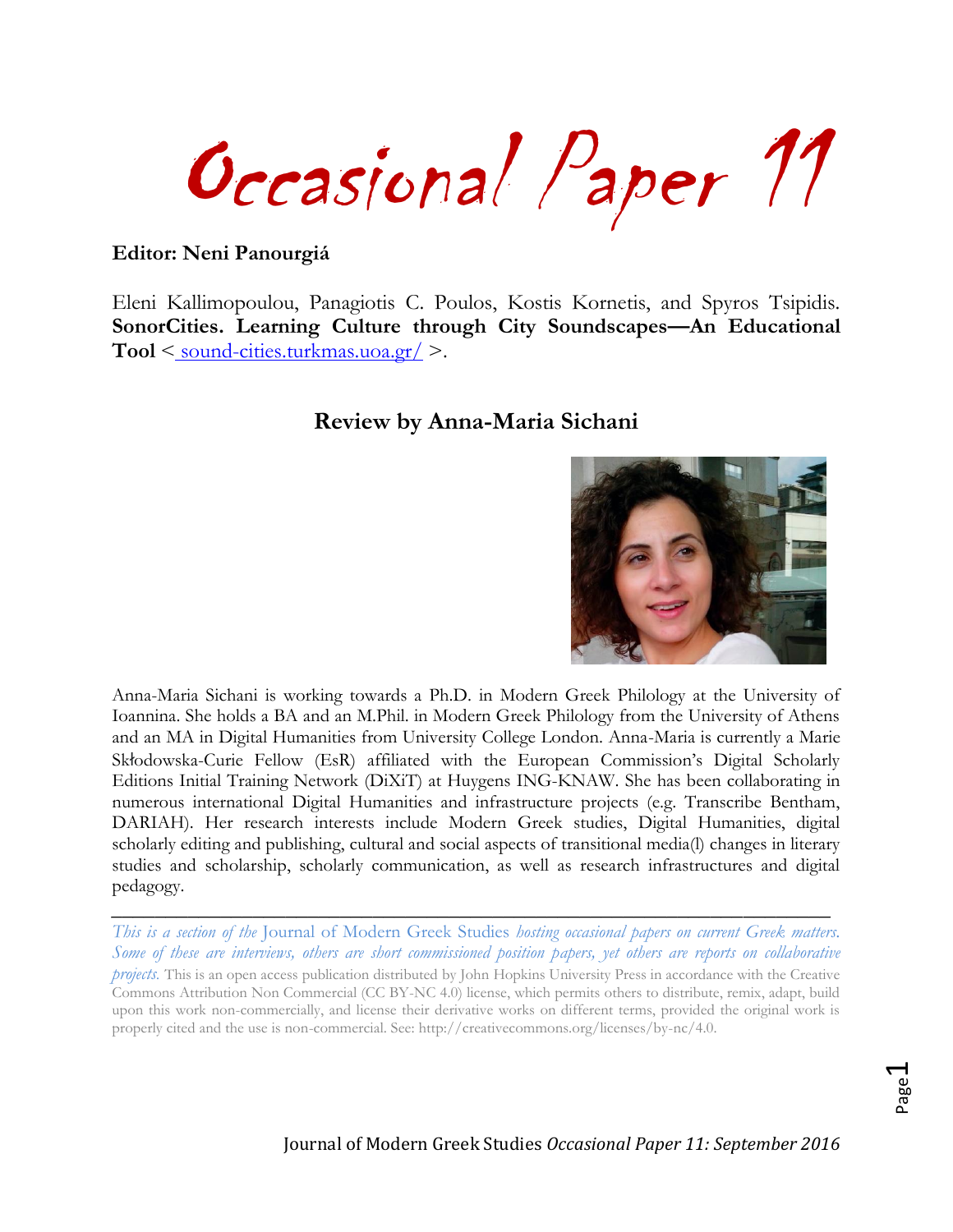*SonorCities* is a multi-faceted digital educational resource currently accessible via a Wordpress website based on the University of Athens' server and is the product of a one-year research project (2012) funded by the John S. Latsis Public Benefit Foundation. The project's website describes it as "a comprehensive educational tool for understanding cultural practices and cultural heritage through the ethnographic documentation of the soundscapes of the city," and it comprises a teacher handbook as well as a pilot interactive application. In addition to the handbook and the pilot application, the user can find additional information, such as a brief description of the project, information about the members of the team, dissemination activities (including the curricula of entities currently participating in the project), credits, and a number of useful links. The research team of *SonorCities* is a key partner of a project titled *Histories, Spaces and Heritages at the Transition from the Ottoman Empire to the Greek State* that will be hosted by the École Française d'Athènes, starting in 2017. The project, under the scientific coordination of Elias Kolovos (Department of History and Archeology, University of Crete) and Panagiotis C. Poulos (Department of Turkish and Modern Asian Studies, University of Athens), aims to further develop and enlarge research on the sensory history of the Ottoman heritage of Greece, following the trajectories of particular urban centers and buildings during the transition from the Ottoman Empire to the modern Greek state.

But *SonorCities* succeeds in becoming much more than its educational components. Through a creative combination of theoretical discussion, guided fieldwork, and dynamic digital representations of the urban soundscapes, *SonorCities* asserts itself as an alternative methodological route to an interdisciplinary study of the sound culture of the past as well as a research-driven and community-oriented Digital Humanities project.



Figure 1. Logo and entry page of the project. *Source*: sound-cities.turkmas.uoa.gr/

## **Ethnography of city soundscapes: Into the archive of sound**

The *Teacher Handbook,* an open-access digital publication (available for download in pdf format and under a Creative Commons license), aims to contain all supportive material (theoretical, methodological, and technical) necessary for setting up and

$$
P{\rm age}2
$$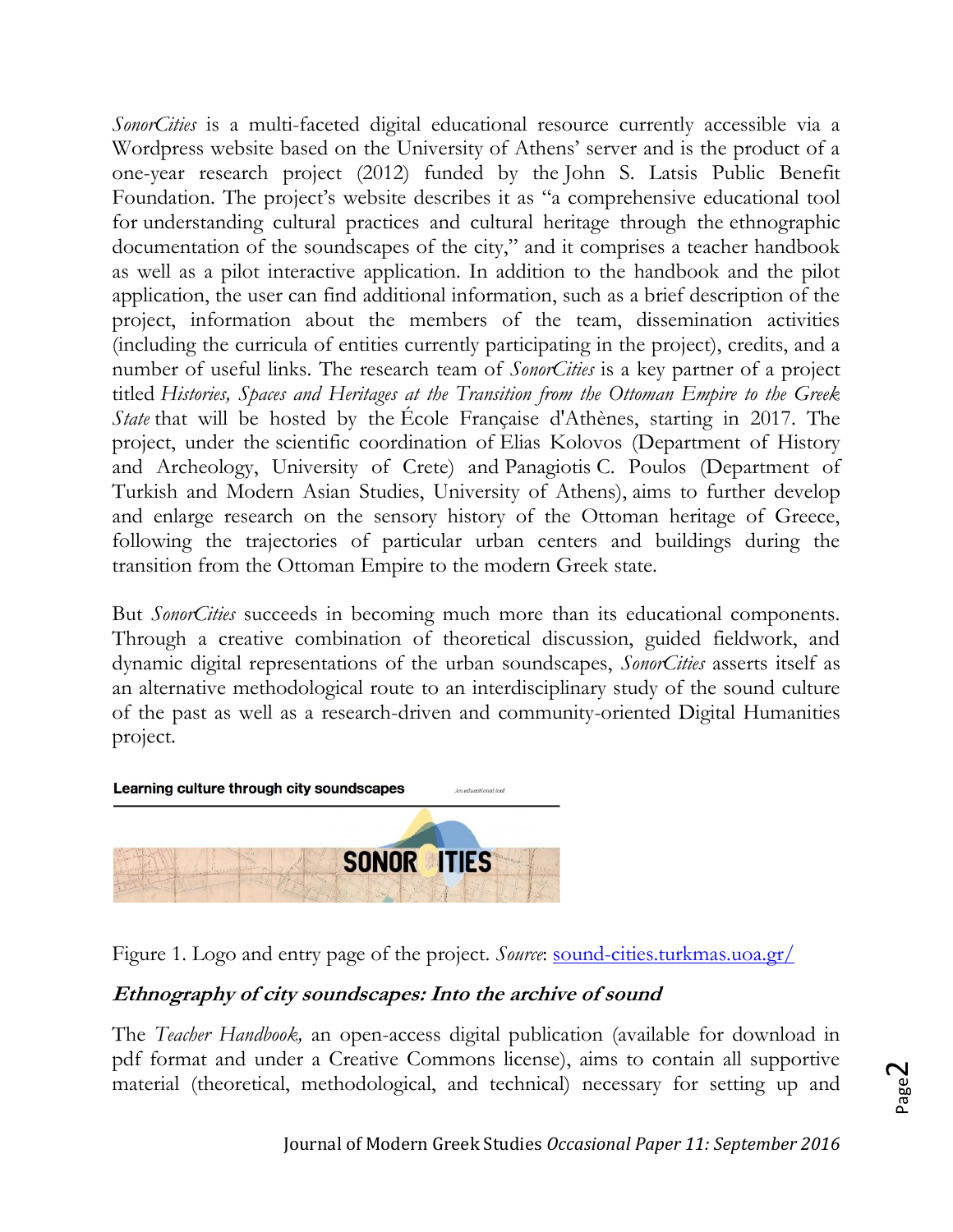carrying out the project both in the classroom and in the field, with a number of example materials, such as tables, tasks, and activities, that can be equally useful to students and instructors.

A well-structured presentation of the long and interdisciplinary literature on soundscapes, alongside the existing research methods of the sound ethno- /topography of the city, is also included in the handbook and familiarizes the user to the multilayered research field of the project: soundscape history and ethnography of sound, sensory history, ethnomusicology, reflexive anthropology of the senses, cultural geography. While the theoretical presentation brings together a number of traditional Humanities and Social Sciences disciplines, it also sets out to demonstrate the multi-sensorial nature of the project, the orality/literacy divide, and the urban/spatial dimensions of memory and history.

Thus, the project also investigates how we could reveal sound traces in a variety of cultural and historical primary material, from administrative document inscriptions, travelogues, and memoires, to audio or music recordings, still or moving images, and site plans. Furthermore, it examines how we could locate those in the cultural timemap of the city through a multi-sensorial approach.

# **From field research to the digital divide: The moment of Digital Humanities**

How do we deal with the heterogeneous collected archival material in a way that transcends the existing taxonomic typologies and invigorates the linear historical narrative mode? In the era of new media and digital technologies, what are the alternate routes to historicize and represent the sound archive by pointing out and showing the connections between moments and places? How can a field-based scholar become a digital-oriented scholar?

In the second part of the *Teacher Handbook*, the concern and aporia of how to represent, disseminate, discuss, and extend the research procedures and their findings, together with the collected primary material of the sound archive through digital media, becomes even more evident. Could a web-based visualization and cartographic technology offer a satisfactory answer? Is a database structure of the archival material, with a static interface and a simple search function, enough for researchers' aspirations and needs? The project team seems to be somehow hesitant to discern and formulate clearly that this is the moment of the Digital Humanities.

Digital Humanities is an interdisciplinary, vibrant, and rapidly growing field of endeavor, and far from being simply a self-reproducing technicist discipline it actually offers and utilizes innovative emerging technologies, as well as a new robust repertoire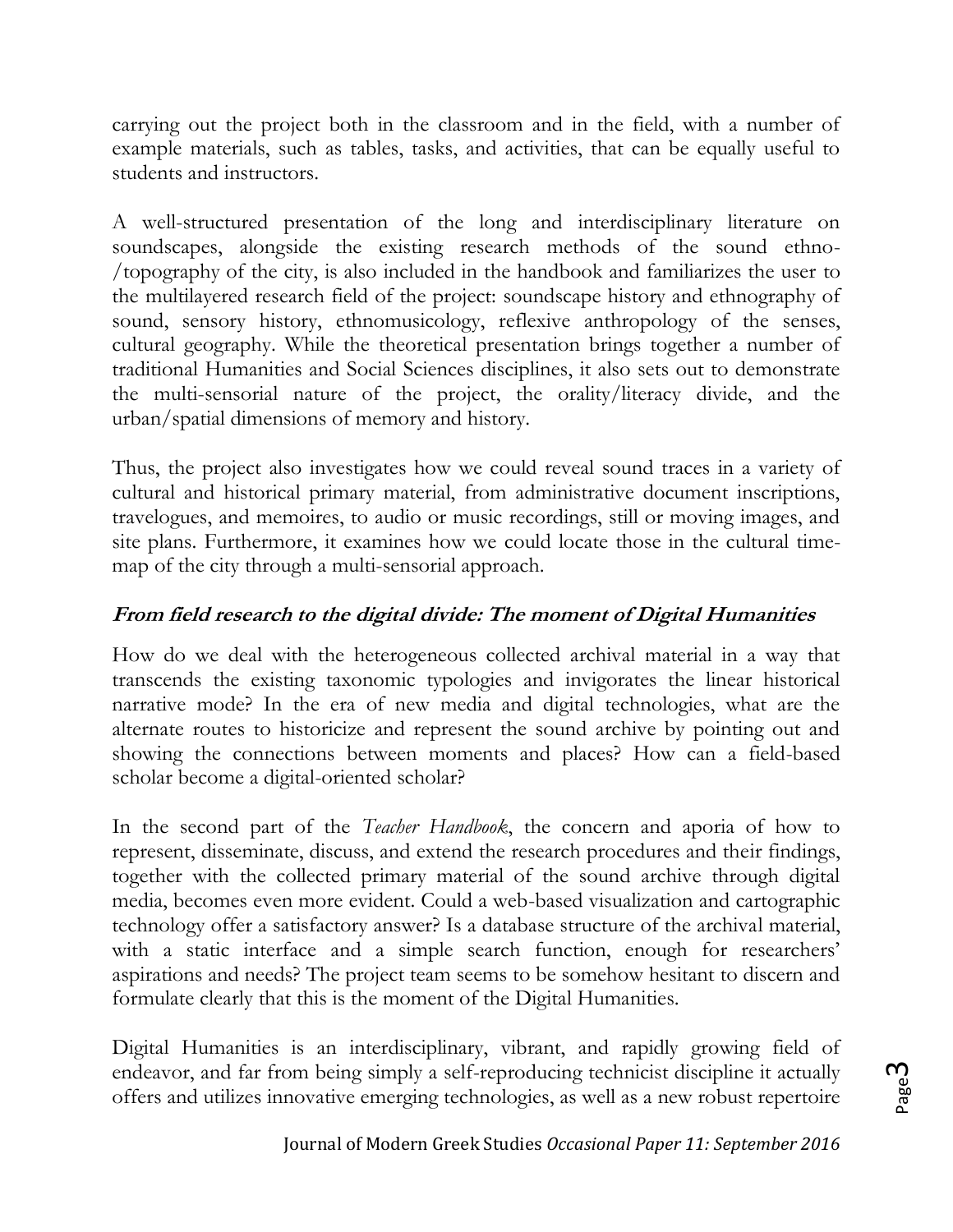of research methods, publication, and preservation, in order to assist traditional Humanities scholarship.. What the emergence of Digital Humanities suggests is a conceptual and substantial shift of established research perspectives in the Humanities towards issues of modeling and representation of the primary sources, alongside new collaborative, interdisciplinary, project-based models of scholarship. The work of Digital Humanities carries the promise to bring together productive rigor, instrumental usability, rhetorical openness, and clarity.

### **Modeling, creating and navigating the digital resource**

The *Pilot Application* of *SonorCities* serves as a case study and utilizes *VisualEyes* as a tool that becomes a dynamic digital representation of the sound history of the Old Archeological Museum (Yeni Cami) of Thessaloniki throughout the twentieth century.

The *Teacher Handbook* does not describe *VisualEyes* (the digital tool used) and the ways in which its technical features enable the representation of the sound archival material in meaningful and creative ways. I find this to be a serious lack, as it goes to the heart of what should be a strategic scholarly behavior of computationally engaged Humanities scholars—such projects should also be a platform from where they will disseminate information to the public regarding the use of information technologies for creating digital outputs about how these technologies work, how they are built, and what features they offer, including procedures, necessary workflow, best practices, and existing protocols.

*VisualEyes* [\(http://www.viseyes.org/\)](http://www.viseyes.org/) is an open, web-based authoring scholarly tool written in Adobe Flash and developed at the Sciences, Humanities & Arts Network of Technological Initiatives of the University of Virginia, intended

to weave images, maps, charts, video and data into highly interactive and compelling dynamic visualizations. . . . *Visual Eyes* enables scholars to present selected primary source materials and research findings while encouraging active inquiry and hands-on learning among general and targeted audiences. It communicates through the use of dynamic displays—or visualization—that organize and present meaningful information in both traditional and multimedia formats . . . . The effective use of visualizations can reveal and illuminate relationships between multiple kinds of information across time and space far more effectively that words alone.<sup>1</sup>

 $\overline{a}$ <sup>1</sup> <http://www.viseyes.org/viseyes.htm> (last accessed 23 July 2016).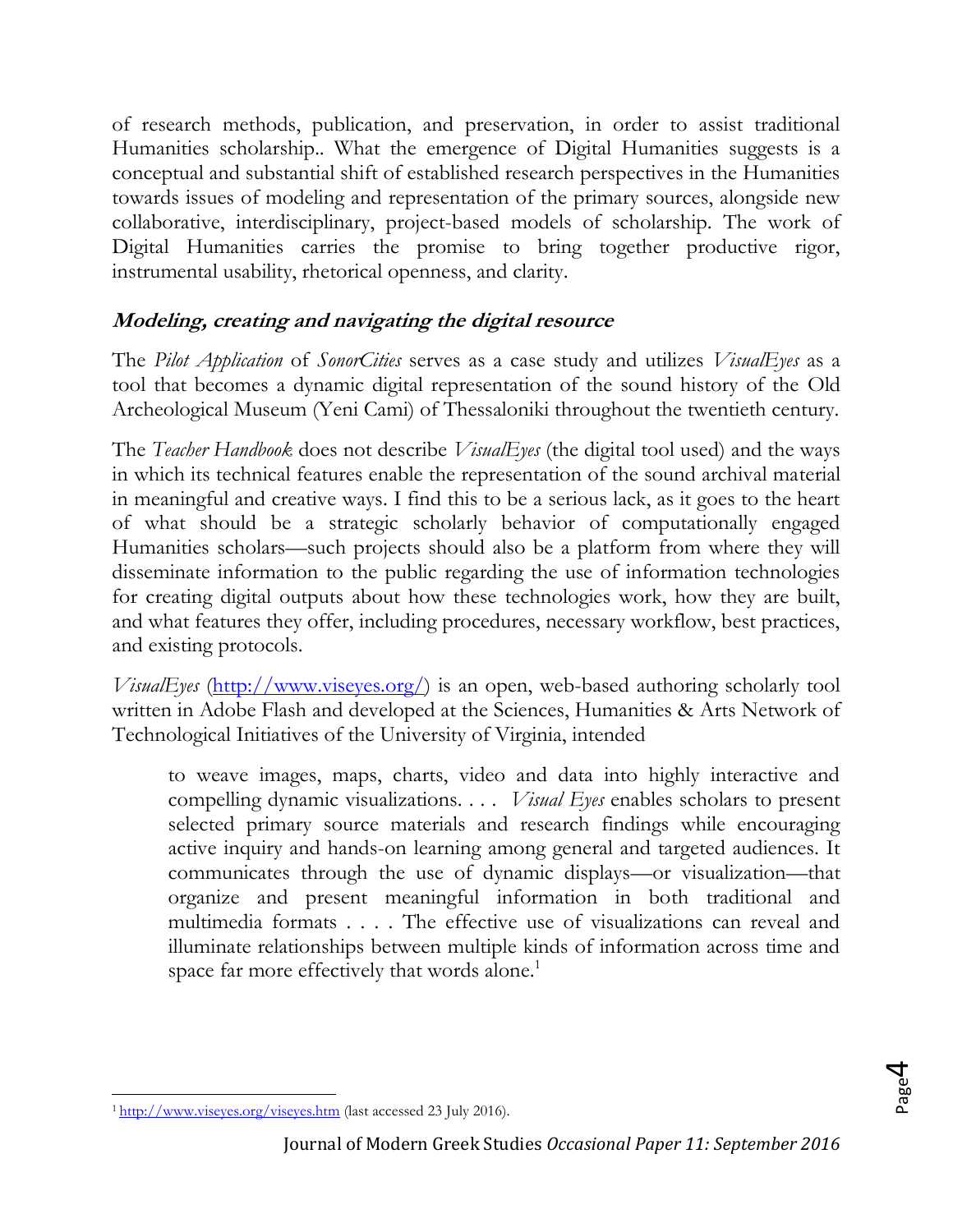

Figure 2. Screenshots from *SonorCities' Pilot Application*.

As modeling is the pivotal step in every Digital Humanities project (McCarty 2004), the *Pilot Application* in *SonorCities* uses an abstract organizational model that allows it both to handle the heterogeneous primary material resources (photos, text extracts, audio recordings, architectural plans) and to produce their digital representation. The model of *SonorCities* flirts with a fruitful interplay of space and time and thus echoes the aspirations of *VisualEyes'* creators. Four distinct chronological stages of the history of Yeni Cami are selected to serve as the canvas for the layered visualization of the sound archive: 1902–1922, as a mosque; 1922–1925, as a shelter for refugees from the Asia Minor Expedition; 1925–1962, as the Archaeological Museum; and 1986– present, as an Art Venue for the Municipality of Thessaloniki (although this visualization option is currently unavailable). As Henri Lefebvre has told us ([1974]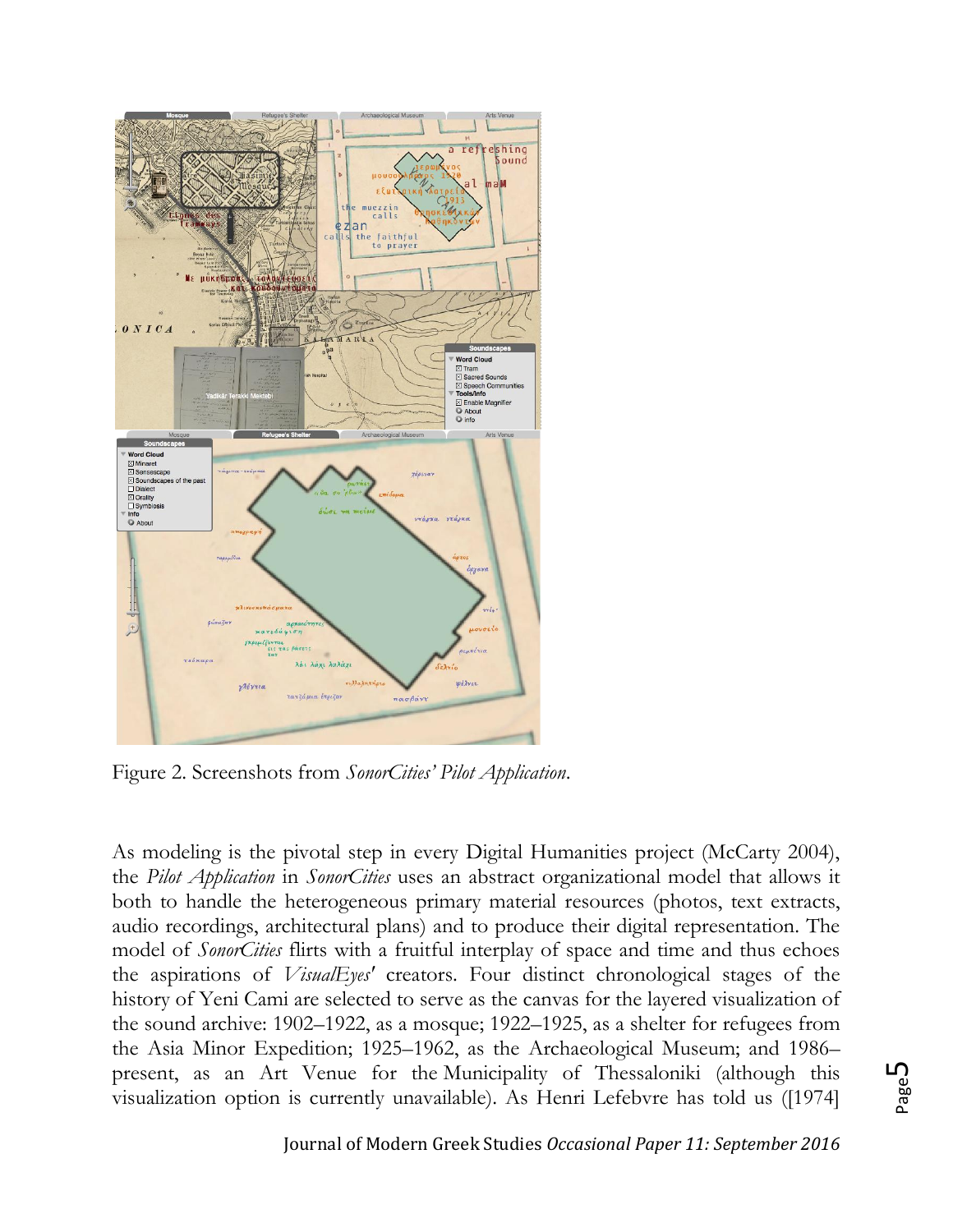2007), space is not conceived in static Cartesian terms but is produced through networks of social interactions and practices. It is through a web of flexible and extensible interconnections among and between soundscapes located in distinct space and time—what in *SonorCities* is termed "word clouds"—that the "structure of sense" (to echo Raymond Williams' "structure of feeling") of each monument's phase is reconstructed. A number of displays offered by *Visual Eyes* are used to present data information (text and image displays, paths, concepts), and a number of controls are offered that allow users to interact with the information (animation players, zoomers [zoom tool], and so on). *Visual Eyes* uses a scripting language called GLUE (the General Language to Unite Events) for the rendering of resources and for connecting user on-screen actions with them, while the project's formal representation is based in well-structured XML (eXtensible Markup Language) scripts. For instance, while the user chooses to explore the soundscapes of Yeni Cami's refugee shelter phase, the word clouds "minaret," "orality," "sensescape,"and "symbiosis" in the navigation control panel generate a number of text displays of different colors, one for each world cloud. Users can create their own trajectory through the displays: in each display, a unique control option is allocated, through which the user can access a separate asset of the archive.

#### **Digital scholarship ethos and new pedagogy**

The *SonorCities Educational Tool* stands as one of the rare examples in (Late Ottoman and) Modern Greek Studies scholarship that engages digital technologies not as assistive components but as the epicenter of its very own conceptualization and research, reducing its dearth of technical documentation and metadata problems*.*

In my view, the project team succeeds in encapsulating in this educational tool what Alan Liu has termed the "ethos of the unknown" (2004) within the emergence of digital technologies and their profound influence on the forms and practices of knowledge. If, in the digital era, the aura of print is indeed passing, what about the material trace and the chronotope of the senses? The *SonorCities* project encapsulates this very question: the image, the sound, the textual asset, and even touch and smell are all sensorial experiences that cannot be adequately transmitted but only represented through digital media. What is possible and at the same time what we must address through the use of digital technology in a sound-ethnography project but also in other future projects in fields such as literary, cultural and social history, is to experiment with the storing, indexing, processing, visualizing, displaying, and navigating options of assets and data, to renew and enrich our existing modes of perceiving and narrating the past as well as the present, and, finally, to challenge the limits of knowledge as a conceptual category and an educational goal.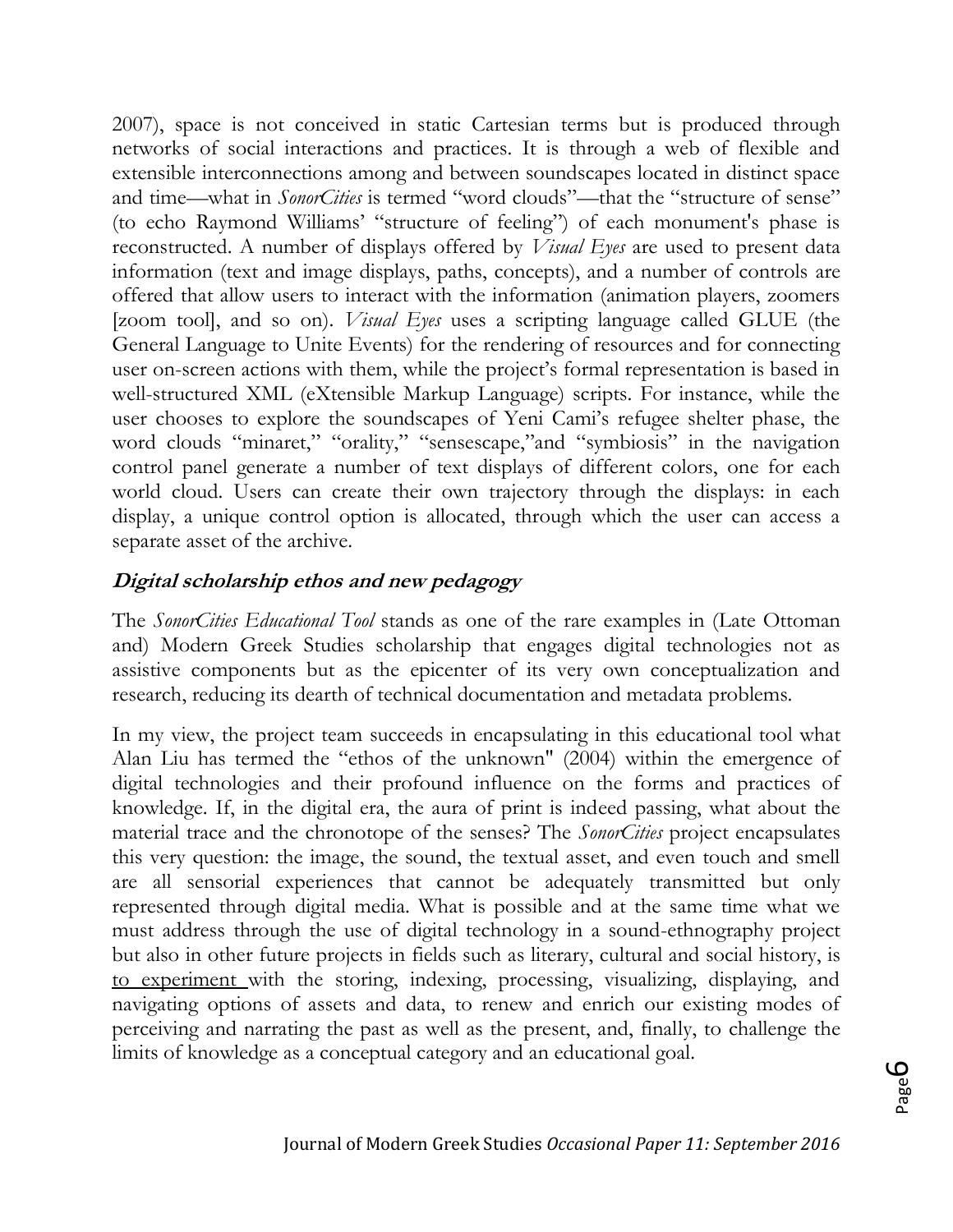Without a doubt, the pedagogical framework of *SonorCities* includes much more than the classroom and fieldwork. Affirming its identity as a multi-layered ethnography of sound as well as a Digital Humanities project, it enhances the use of open data and existing open scholarly tools, such as *Visual Eyes*, and it fosters collaboration in the silence of archives, in the bustle of fields, and in labs in front of code snippets and visualization software. In addition, the project team proudly embraces the new pedagogical model of *building as knowing*: redefining teaching and learning by making students (co)producers, evaluating and experimenting with new tools and cutting-edge technologies while developing key transferrable skills, engaging and reaching more diverse communities of contributors and users, and, finally, remapping the borders between academic and public scholarship.

In this direction and by challenging their pilot prototype, the *SonorCities* team members participated at the  $1<sup>st</sup>$  Athens Science Festival in 2014,<sup>2</sup> with a public engagement event on documenting and then digitally representing soundscapes from the Gazi neighbourhood in Athens. "Building" in the digital scholarship era, as Stephen Ramsay points out, coexists with "theorizing . . . as a new kind of hermeneutic—one that is quite a bit more radical than taking the traditional methods of humanistic inquiry and applying them to digital objects" (2011). *SonorCities*, with its overall argument and structure, is compellingly suggestive of such a position. The combination of scholarly conscientiousness, creative critical insight, and commitment to experimentation with digital technologies in the Humanities make this project a valuable starting point for anyone venturing into the history of sound as well as into digital scholarship in the area of Modern Greek Studies.

Anna-Maria Sichani *University of Ioannina*

### REFERENCES CITED

McCarty, Willard. 2004. "Modelling: A Study in Words and Meanings." In *A Companion to Digital Humanities*, edited by Susan Schreibman, Ray Siemens, and John Unsworth. Oxford: Blackwell, 2004. E-book. Accessed 24 July 2016. [http://www.digitalhumanities.org/companion/](http://www.digitalhumanities.org/companion).

Lefebvre, Henri. (1974) 2007. *The Production of Space.* Oxford: Blackwell.

 $\overline{a}$ <sup>2</sup> [http://www.athens-science-festival.gr/wp-content/uploads/2014/04/ASF2014\\_PROGRAMME.pdf](http://www.athens-science-festival.gr/wp-content/uploads/2014/04/ASF2014_PROGRAMME.pdf) (last accessed 23 July 72016).